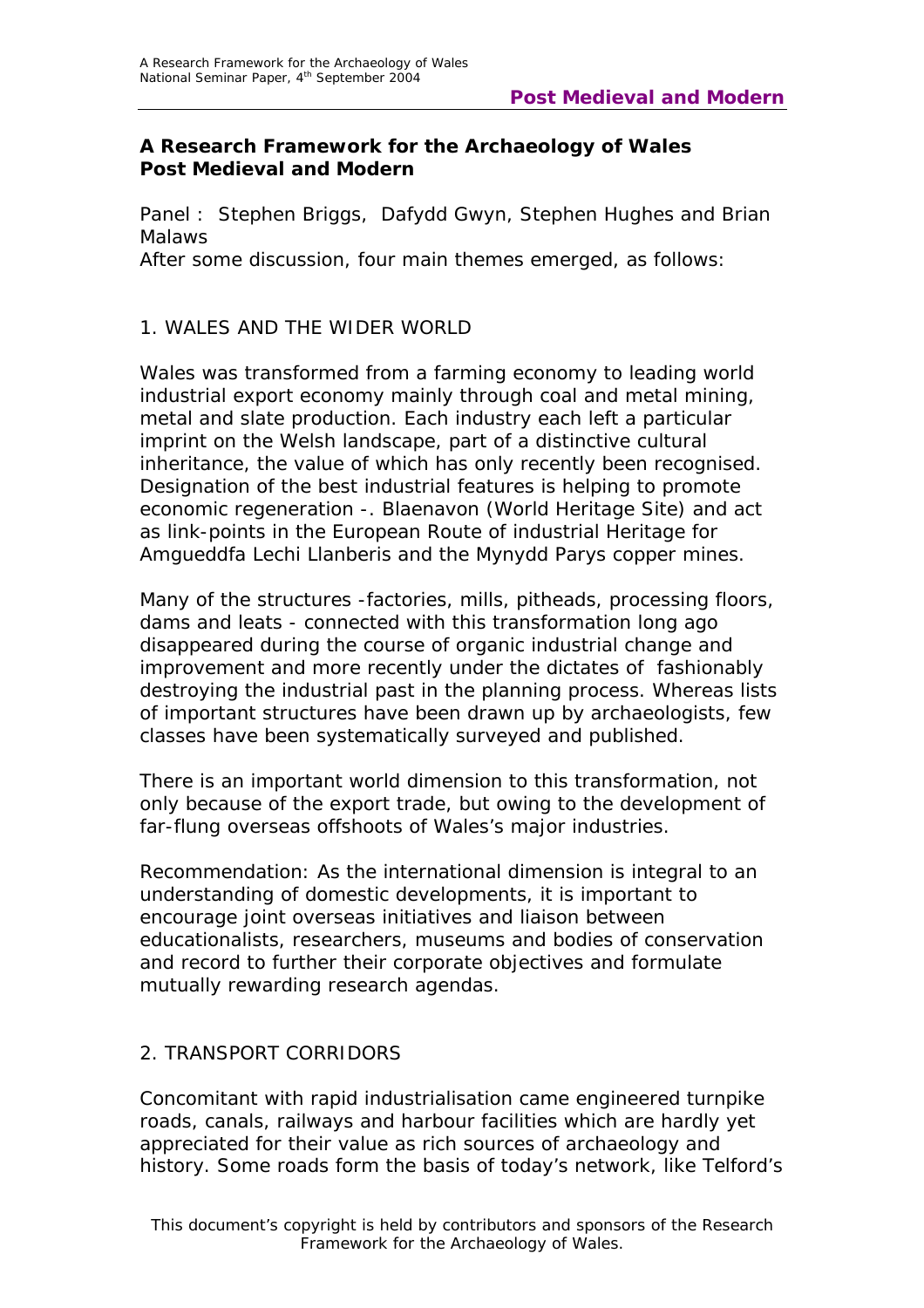### **Post Medieval and Modern**

A5, still retain their original service apparatus. The canals left a similar legacy (including for e.g. the Pont Cysyllte aqueduct).

Wales's early railways have a long pre-history. It includes abandoned well-mapped yet distinctive South Wales plateway systems like the one used by Richard Trevithick's engine in its first attested locomotive-drawn railway journey of 1804. The innovative network of distinctive narrow gauge lines in North and Mid-Wales was imitated world-wide, whilst the Welsh part of the UK network includes important individual engineering structures.

Historic harbours in Wales vary from the large-scale engineered harbours of Newport, Cardiff, Holyhead and Swansea to small rural creeks.

*Recommendation*: It is important that the Research Agenda helps raise the profile of this diminishing resource, particularly in view of the pressures faced from its continued use (or threats through abandonment). Greater awareness can be achieved through growing liaisons like Herian, and particularly with Assembly (and local authority) Highways and with voluntary and statutory organisations like waterways and railway restoration bodies. Future priorities for area conservation management plans should be more stringently assessed and methodologies like the A5 study should be developed and applied elsewhere. Existing work e.g. on early (pre-1840) railways in South Wales should encompass the whole of the country.

### 3. PUBLIC and WORSHIPPING BUILDINGS, HOUSES AND GARDENS

Probably the greatest untapped archaeological resource of postmedieval Wales lies in surviving communities, where settlements include domestic and communal buildings and outlying farms. Overall, this resource includes a remarkable variety of postmedieval housing for all classes, some still retaining gardens or ancillary buildings. Although most outwardly appear of late  $18^{th}$ -20<sup>th</sup> century date, many are built around earlier cores -some of medieval or  $17<sup>th</sup>$  century origin – and virtually all present potential for profitable excavation and architectural analysis. Although classic studies already chronicle part of the story typologically or regionally, many gentry, vernacular and working-class dwellings are still under-studied. In spite of the Listing or Registration of many estate and farm buildings or their gardens, historic agricultural and horticultural change and practice are still poorly understood.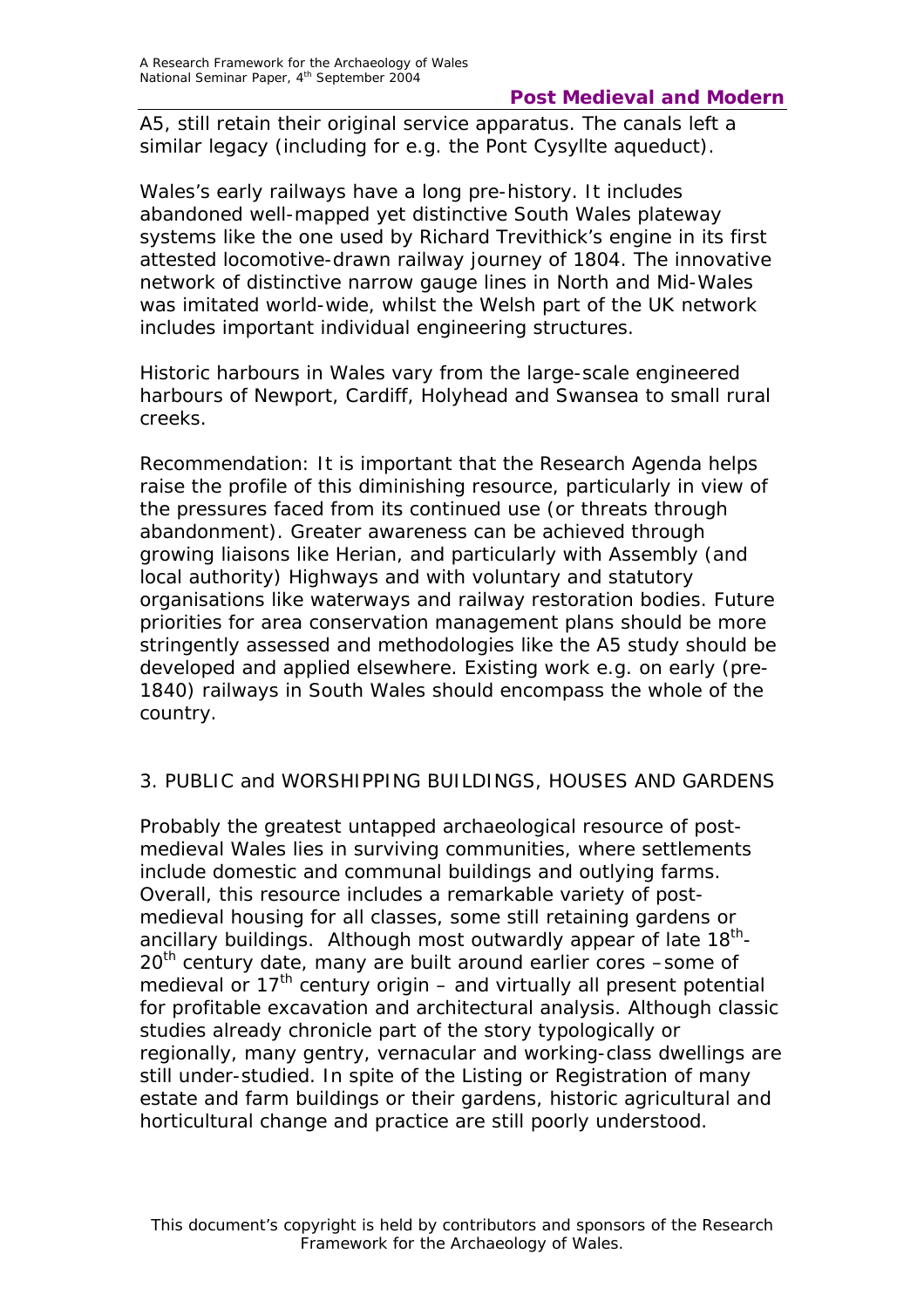The pressure to satisfy current housing demands, and home 'improvements' has put this resource under even greater pressure, since the introduction of uniform foreign materials (plastic windows, breezeblock) and eroding local distinctiveness. Few local authorities are equipped to advise or enthuse about the use of traditional materials and designs, which are in any case often expensive or unavailable due to closure of quarries or the relevant factories.

Virtually all post-medieval Welsh communities retain places of worship. Some are improved parish churches. Literally hundreds were re-built or refurbished during the 18<sup>th</sup>-19<sup>th</sup> century. Estimates suggest that there were perhaps as many as 7000 of that most distinctive of Welsh architectural achievements, the nonconformist chapel. Churchyards, much beloved of genealogists, remain largely neglected by archaeologists and church authorities alike.

Many other public buildings or structures, like barracks, drill halls, schools, hospitals, mechanics' institutes, bridges and communal memorials have attracted a variable degree of recent public interest for conservation and study.

*Recommendation*: It is important that a Research Agenda should acknowledge the archaeological potential of all the standing buildings of Welsh urban and rural communities. More integrated studies of survey and analysis are needed to inform the current process of change and also to help emphasise the value of regional and local distinctiveness in landscape and buildings, improving the quality of land and townscape throughout. To this end, heritage professionals (including archaeologists and conservation officers) should be encouraged to liaise more with local groups and interested individuals, alike with local government officers and the building trade.

### 4. AGRICULTURE (Managing change in the rural environment)

Many aspects of post-medieval farming in Wales are imperfectly understood, so much of the landscape demands better archaeological record. Despite extensive industrialisation, most of the country remains farmland. Already subject to a variety of reclamation schemes (including afforestation) dating back to the last War, if not earlier, the future of the land is probably now more uncertain than ever before. Whatever happens is likely to impact profoundly on the archaeological resource of earlier periods, and will certainly affect the historic environment and visual amenity of Wales as a whole.